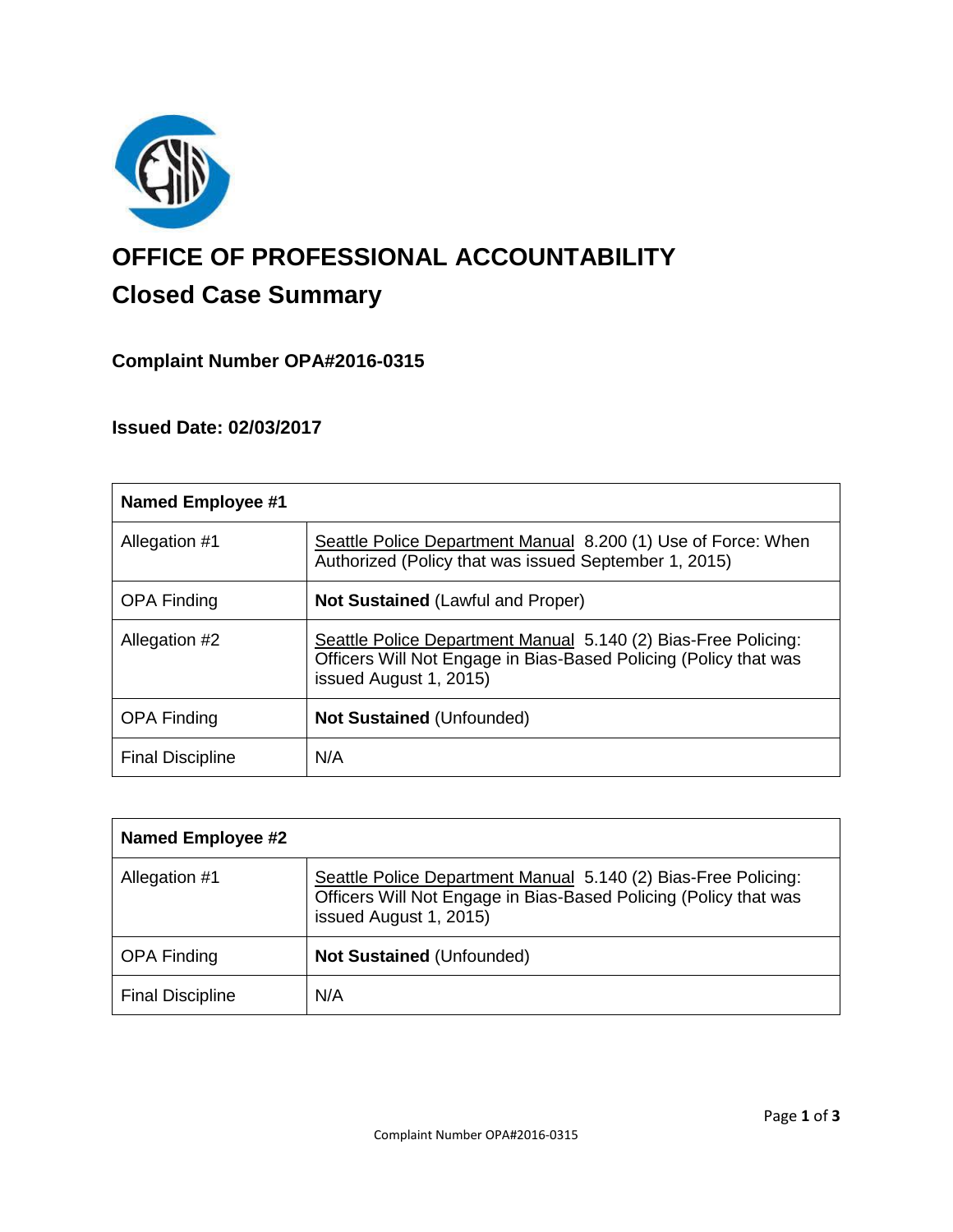# **INCIDENT SYNOPSIS**

The Named Employees were conducting an area check and stopped the complainant as a possible suspect.

# **COMPLAINT**

The complainant alleged that Named Employee #1 grabbed and injured his wrist, and that both Named Employees stopped him because he was black.

# **INVESTIGATION**

The OPA investigation included the following actions:

- 1. Review of the complaint
- 2. Review of In-Car Videos (ICV)
- 3. Search for and review of all relevant records and other evidence
- 4. Interviews of SPD employees

# **ANALYSIS AND CONCLUSION**

The complainant alleged that Named Employee #1 did not have the lawful authority to grab his arm and wrist and that this was an assault. The OPA investigation found that Named Employee #1 was assisting Named Employee #2 who was detaining the complainant as a possible suspect in a robbery that had occurred a short time before in the general area. Named Employee #2 directed the complainant to put out the lit cigarette he (the complainant) was holding in his hand and to put down the cell phone on which the complainant was talking. The complainant did not do as he was directed by Named Employee #2. Then both Named Employee #2 and Named Employee #1 repeated this direction. When the complainant still did not follow the directions, Named Employee #1 reached over and grabbed the complainant's bicep and then his wrist. This all could be seen on ICV. The complainant made no expression of pain, but he did verbally object to being grabbed by Named Employee #1. There was no indication on the video that Named Employee #1 twisted or squeezed hard or did anything else to cause injury or pain to the complainant. Once the complainant put the cigarette out on the ground, Named Employee #1 and Named Employee #2 led the complainant a few feet to in front of a police car and Named Employee #1 took the cell phone from the complainant's hand and set it down on the hood of the police car. This was the extent of the force used by Named Employee #1 on the complainant. Given the complainant's initial failure to follow the directions of the two officers and the nature of the crime being investigated, the OPA Director found the de minimis force used on the complainant by Named Employee #1 was reasonable, necessary and proportional.

The complainant alleged that Named Employee #1 stopped and detained him due to racial bias. The OPA investigation found that Named Employee #2 was the officer who first saw the complainant and made the decision to stop him as a person matching the description of the